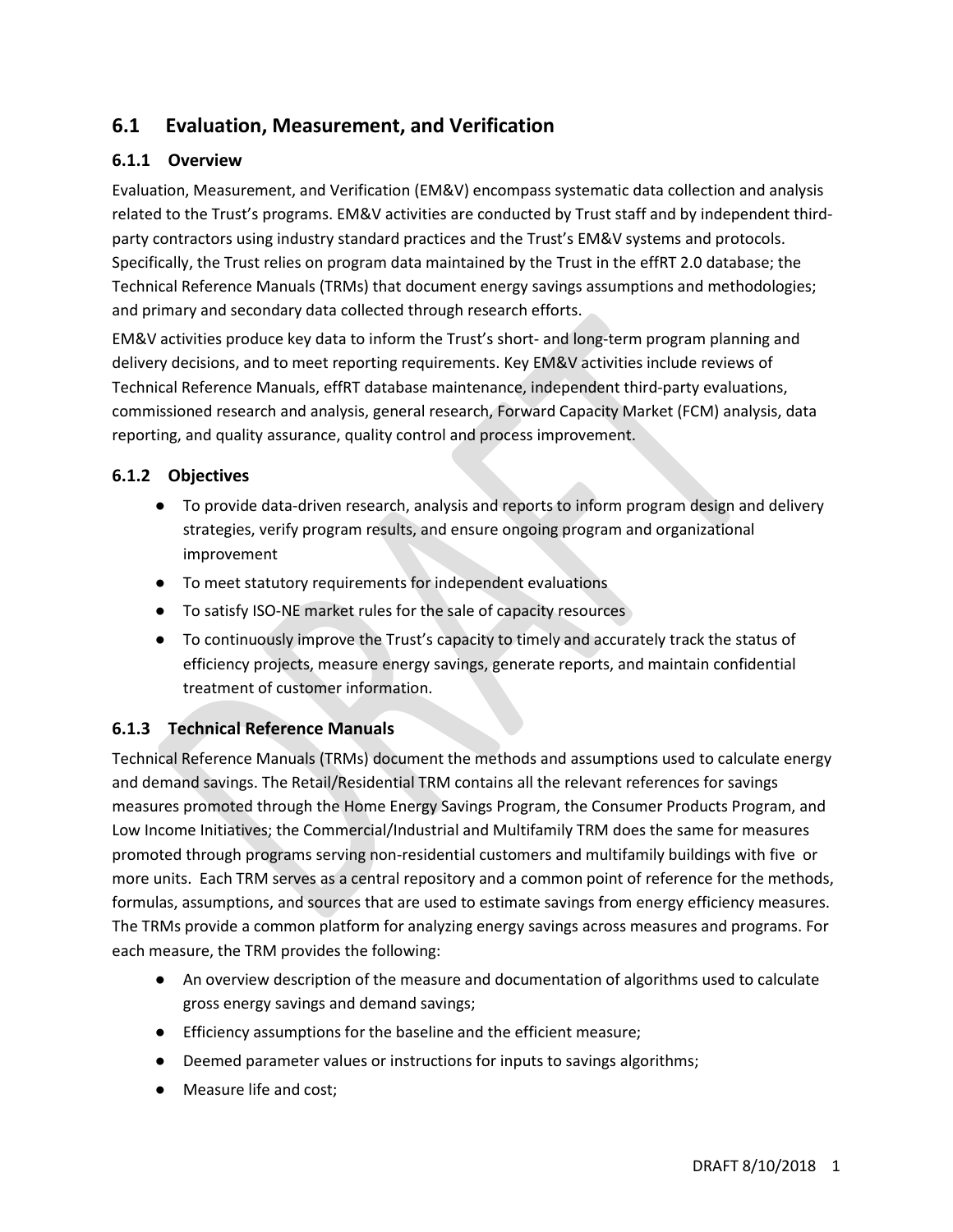- Impact factors for calculating adjusted gross savings and net savings; and
- Notes and citations on the sources of information used to develop the TRM.

The Trust plans to continue issuing updated versions of its TRMs at least once per year. These updates will incorporate new measures as well as new results from program evaluations and other relevant research. For measures that experience more dynamic changes (such as the cost of LED bulbs), the Trust typically will reassess the TRM entries quarterly.

## **6.1.4 effRT Database**

Historically, the Trust maintained separate databases to track progress for each of its programs. In large part, these databases evolved independently and varied in format and sophistication. During the First Triennial Plan period, the Trust initiated a significant effort to upgrade and transform its databases into a unified system supporting multiple programs with standardized internal processes, features, and quality. This initiative built on the foundation of the successful Efficiency Maine Reporting and Tracking (effRT) database system that historically supported the Business Programs to create a new, multiprogram database referred to as effRT 2.0. During the Second Triennial Plan, the Trust integrated all active programs into effRT 2.0.

The effRT 2.0 platform supports the Trust's reporting and project activity tracking. The Trust will continue to build upon effRT 2.0 to take advantages of cost savings from streamlining administrative functions and automating processes. The platform will continue to support the Trust's reporting and project activity tracking. In addition, it will continue to support the Trust's participation in the Forward Capacity Market (FCM) by accurately reporting incremental capacity savings monthly and forecasting FCM bids.

## **6.1.5 Independent Third-Party Evaluations**

Chapter 35-A, Section 10104 of Maine Statute describes that the Trust shall arrange for an independent evaluation of each major program at least once every five years. The law directs that the evaluation must analyze a program's effectiveness in meeting goals and be conducted by a competent professional with expertise in energy efficiency matters. In fulfillment of statutory requirements, at least once every five years, the Trust commissions an evaluation of any program having an annual budget greater than \$500,000. The analysis is conducted by independent third-parties who specialize in the evaluation of energy efficiency programs. Program evaluations conducted by these third-parties are designed to:

- Document and verify the program impacts on energy and demand savings;
- Assess program cost effectiveness;
- Provide recommendations for improving the accuracy of claimed savings; and
- Inform adjustments in program strategies and allocation of resources.

Each program evaluation typically includes collection and analysis of both qualitative and quantitative data and methods, through steps such as:

● Technical Reference Manual review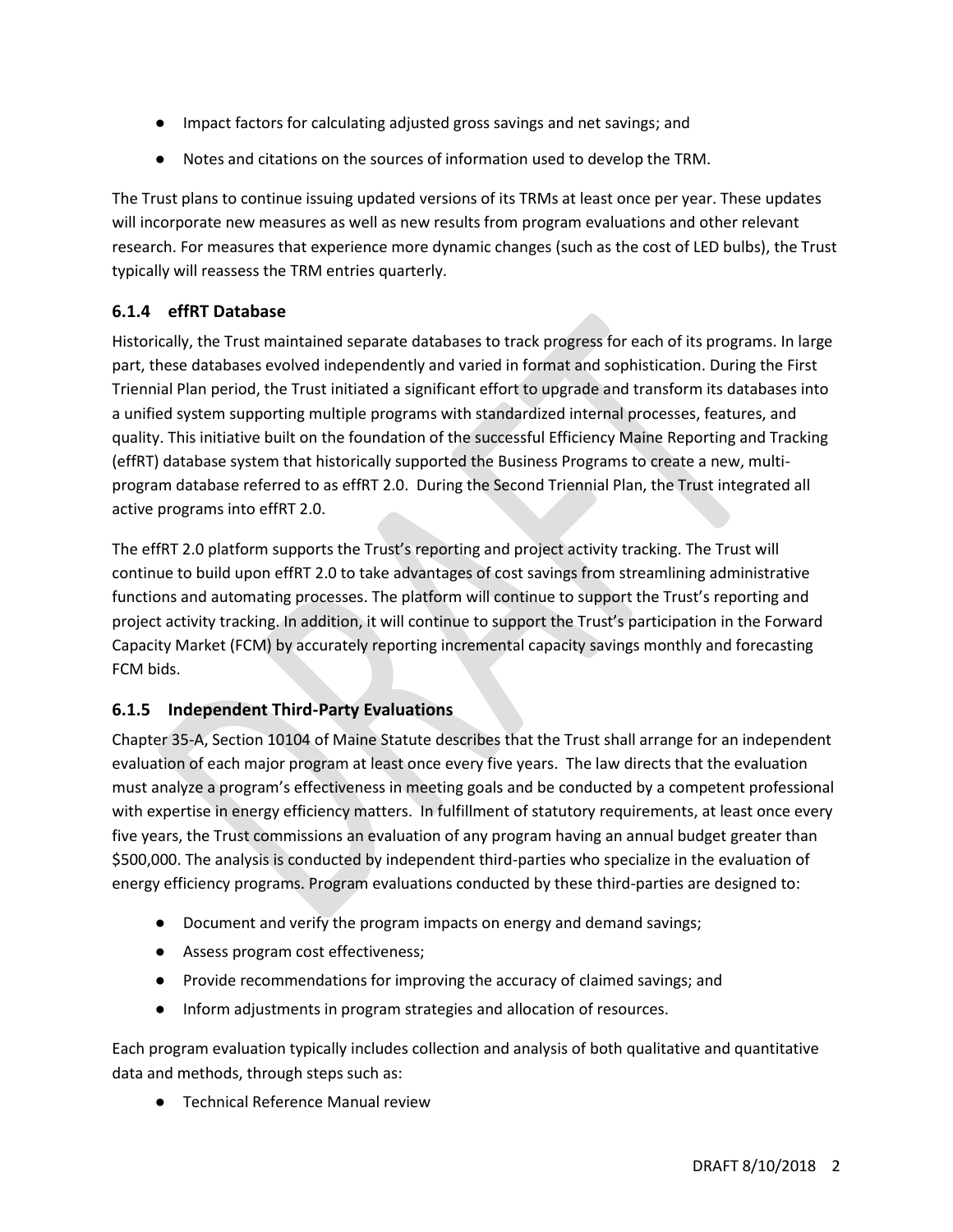- Program staff interviews
- Customer telephone surveys
- Trade ally interviews (participating installers, distributors, retailers and manufacturers)
- On-site data logging and equipment verification
- Billing analysis
- Impact factors (in-service rate, realization rates) assessments
- Net impact assessment
- Cost-effectiveness assessment
- Findings review and presentation to the Executive Director and the Board
- Reassessment of TRM measures based on evaluation results, for:
	- o Savings algorithms,
	- o Deemed parameters,
	- o Realization rates, and
	- o Free-ridership and spillover rates
- Future evaluation topics and studies prioritization

During FY2020-2022, the Trust will conduct independent evaluations of its major programs. The Trust expects to begin issuing RFPs in FY2020 to select evaluators for independent third-party program evaluations. Programs most likely to be evaluated during the Triennial Plan IV period include the C&I Custom Program, the C&I Prescriptive Program, and the Small Business Initiative.

### **6.1.6 Commissioned Research and Analysis**

During Triennial Plan III, the Trust established a group of pre-qualified research and evaluation contractors to perform targeted research and analysis of discrete issues and questions on an as-needed and ongoing basis. This research and analysis capacity is used to complement formal program evaluations and informs the Trust's real-time program planning.

#### **Baseline Studies**

The Trust periodically conducts studies on the current vintage and efficiency of equipment installed in Maine homes and businesses. These studies help quantify savings opportunities and "ground truth" deemed values in the TRM. Baseline studies typically involve the end users of equipment.

#### **Market Research**

Market research allows the Trust to better understand current market conditions and trends. This research can involve interviewing distributors and installers on stocking practices, the types of equipment that is being offered and the reasons why, and supply chain considerations. Market research can also involve gaining access to external datasets which look at equipment sales and efficiencies at statewide, regional and national levels.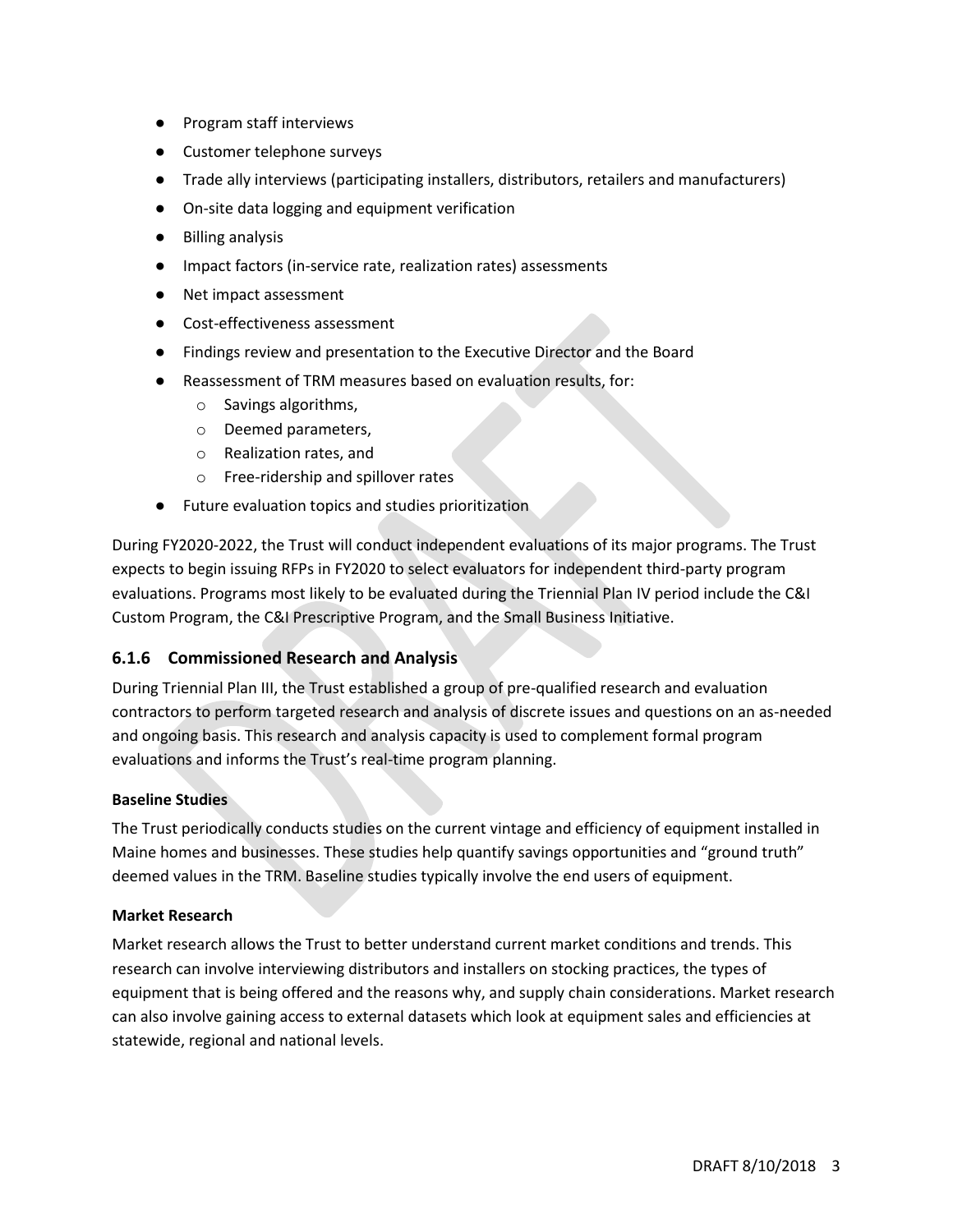#### **Modeling and Analysis**

The Trust engages consultants and contractors to perform various modeling and analysis activities to address specific topics. The Trust has worked with contractors to better understand how incentive levels affect the cost-effectiveness of measures using price elasticity analysis. These studies compare the customer-facing price of equipment with levels of program uptake to determine free ridership at different incentive levels, and help the Trust maximize the cost effectiveness of its programs. The Trust also participates in forecasting studies like the Avoided Energy Supply Costs (AESC) studies that help determine the avoided costs used in screening for cost-effectiveness. Finally, the Trust also engages contractors to perform metering and analysis on installed measures to gain insights into usage and measure achieved savings in real-world applications.

#### **Measure Development**

The Trust occasionally engages consultants and contractors to help with the definition of new measures. These efforts can include characterization of the market and opportunity for efficient measure adoption (through primary Market Research or secondary research), surveys of existing programs in other jurisdictions, establishment of existing and future baselines (through primary Baseline Studies or secondary research), modeling and estimation of energy and demand savings and measure costs, definition of measure eligibility criteria, and development of TRM entries.

#### **Customer Surveys**

The Trust will also continue to implement near real-time surveys of customers in order to reduce the length of time between purchase and program feedback. These surveys allow the Trust to act on results more quickly and pursue more focused analysis of customer decision-making.

### **6.1.7 General Research**

#### **Research Forums**

The Trust participates in selected regional and national forums, contributing to data collection, and participating in joint research studies, and attending informational webinars. The Trust plans to continue its participation in the Evaluation Committee of the Consortium for Energy Efficiency (CEE). Other opportunities will be reviewed on a case-by-case basis.

#### **Standards and Codes**

Standards and codes at the federal, state, and local levels can have a large impact on energy efficiency programs by shifting the baseline. Examples include changes to ENERGY STAR® eligibility criteria, the Energy Independence and Security Act (EISA) lighting standards, and local building codes. Trust staff keep up to date with these developments to ensure that the EM&V systems and the program designs accurately reflect applicable regulations and standards.

#### **Literature Review**

The Trust stays abreast of the energy efficiency market by reviewing research, evaluations, and TRMs from other energy efficiency program administrators and stakeholders